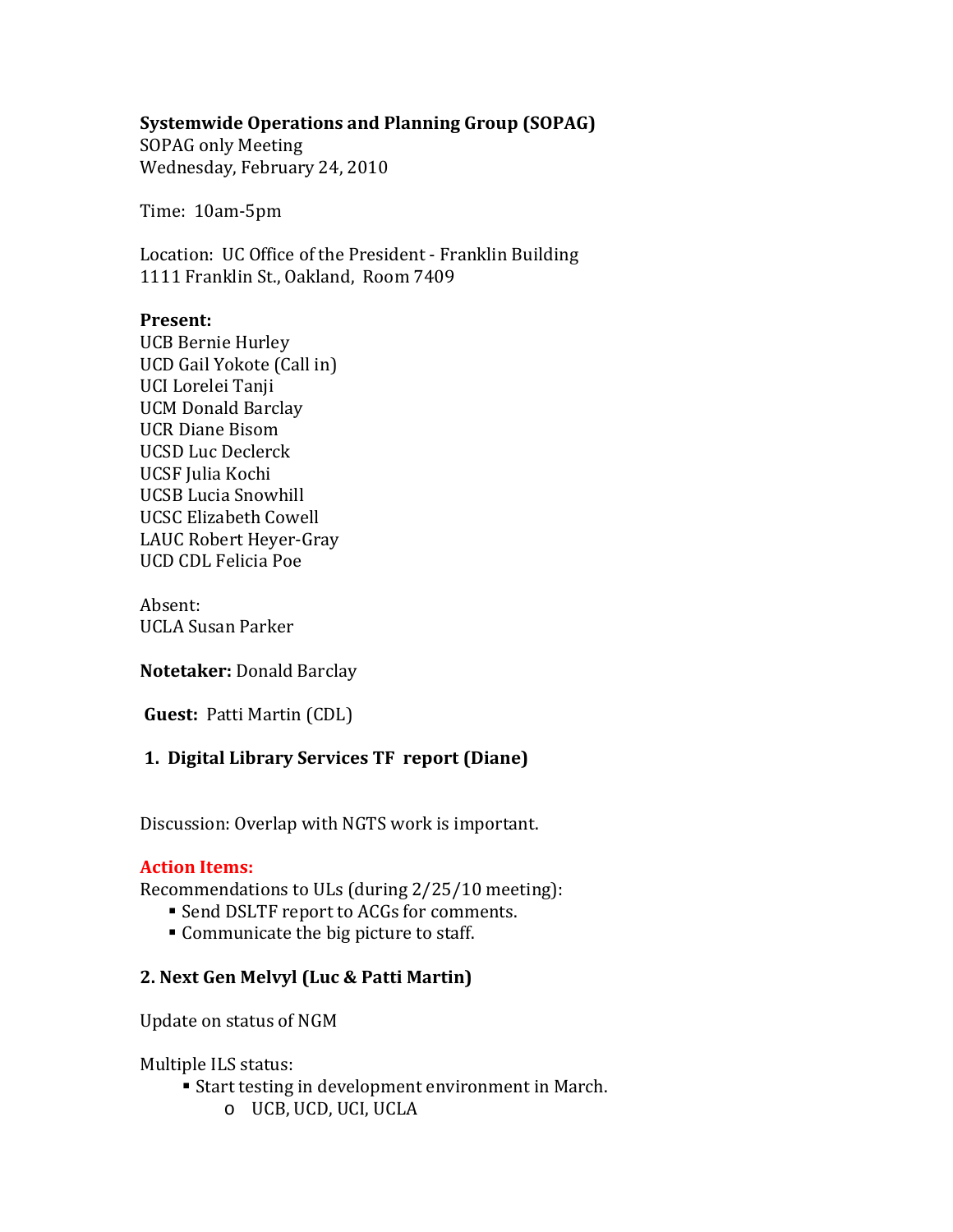Metasearch:

- OCLC supporting metasearch functionality.
- HOPS will review charge at March meeting.
- What are implications of metasearch? What to bring in?<br>■ Fod users assessment Technical assessment Cost asses
- End users assessment. Technical assessment. Cost assessment.<br>■ There is a link on CDL web site
- There is a link on CDL web site.

HATHI Trust

- Records slowly trickling into World Cat. (Only hundreds by end of February 2010).
- Bulk will come in March, April, and May 2010.
- User interface/display issues remain to be worked out.
	- o Being worked on by Hathi Trust working group.

NGM Usage Statistics<br>■ Ilse is un.

- Use is up.<br>■ Classic Me
- Classic Melvyl is still used, but is dropping off.

LHR

- Speeding up by campuses sending LHRs to OCLC on regular basis.
- Working well.
- Details remain to be worked out. Frequency of sending batches, etc.
- Everyone is doing it or has plan (UCM not because we have no holdings.)

# **3. Collections Space Planning TF report (Lucia)**

Main points discussed:

- Urgent need to do something about space.<br>■ Need to change mindset. Establish trust th:
- Need to change mindset. Establish trust that a copy will be there.
- Need to coordinate what goes into RLF.<br>■ What message do we need to send out to
- What message do we need to send out to our faculty?<br>■ How do we slow down the filling up of the RLF?
- How do we slow down the filling up of the RLF?<br>De-duplication via RLF, shared print in place, true
- De-duplication via RLF, shared print in place, trusted partner, electronic are all strategies to be used.
- **Preserve space in RLFs and use campus space. Use RLF for more low-use** materials.

# **4. NGTS and intersection of DLSTF and Coll Space TF reports**

(Snowhill/Bisom/Tanji)

-Prep for next day discussion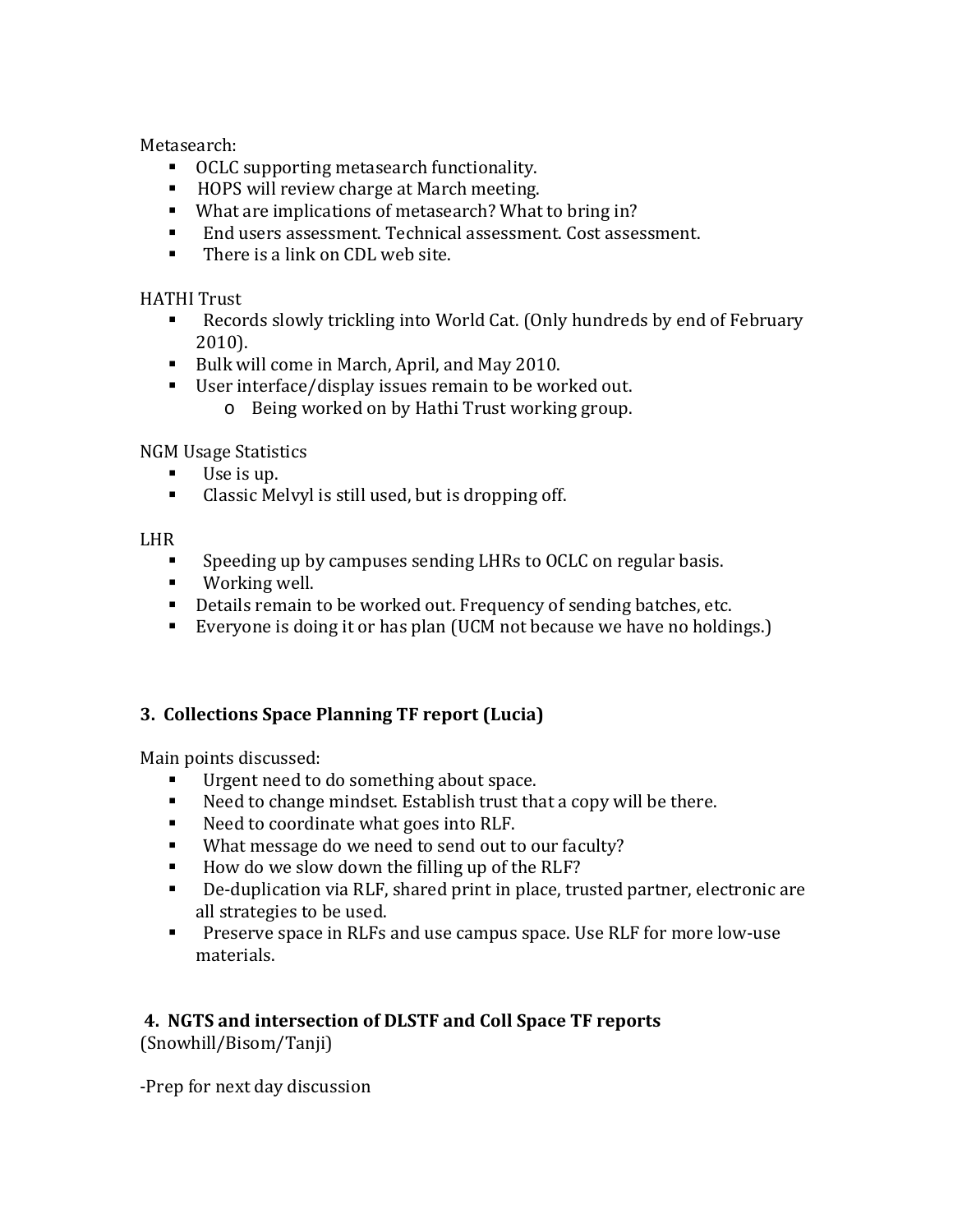#### **Main Points discussed**:

- Sustainable cost models and levels of support.
- How we are using RLFs?<br>■ Defining our collaborativ
- Defining our collaborative collections.<br>Coordinating mass digitization with sh
- Coordinating mass digitization with shared print.<br>■ What does "good enough" mean? (Digital copies. m
- What does "good enough" mean? (Digital copies, metadata, access, etc.)<br>■ Reliance on outside partnershins.
- Reliance on outside partnerships.<br>• Local v. systemwide.
- **Local v. systemwide.**<br>Communication of his
- **Communication of big goal, big picture.**<br>Maintaining provenance of shared print
- Maintaining provenance of shared print.<br>■ How can we work at national level?
- How can we work at national level?
- How do we find the will to do things this big and entangled?

#### **5. Project Management TF report (Felicia)**

TF did a survey to determine PM skills in the UC Libraries.

- Have done some analysis<br>■ Have some preliminary re
- Have some preliminary recommendations.<br>■ Will conduct follow un interviews with focu
- Will conduct follow up interviews with focus group.<br>■ Want to find out what training people find useful
- Want to find out what training people find useful.<br>■ Will develon a final set of recommendations
- Will develop a final set of recommendations.

What PMTF heard back from campuses:

- Staff are looking for PM support and training.<br>Staff rated themselves high on survey of skills
- Staff rated themselves high on survey of skills.<br>Skills in which respondents are lacking can be a
- Skills in which respondents are lacking can be taught.

PMTF Recommendations

- Good response to survey shows there is a need for training.<br>
U.C. could support a project-management community.
- UC could support a project-management community.<br>■ Focus training on areas respondents feel weakest in
- Focus training on areas respondents feel weakest in.

#### **Action Items:**

SOPAG Recommendations to TF:

- Should ask about comfort with running or participating on Systemwide projects.
- Training for new as well as existing project managers.

SOPAG may give guidance if support is needed for training program.

Results of survey can be shared with those who responded.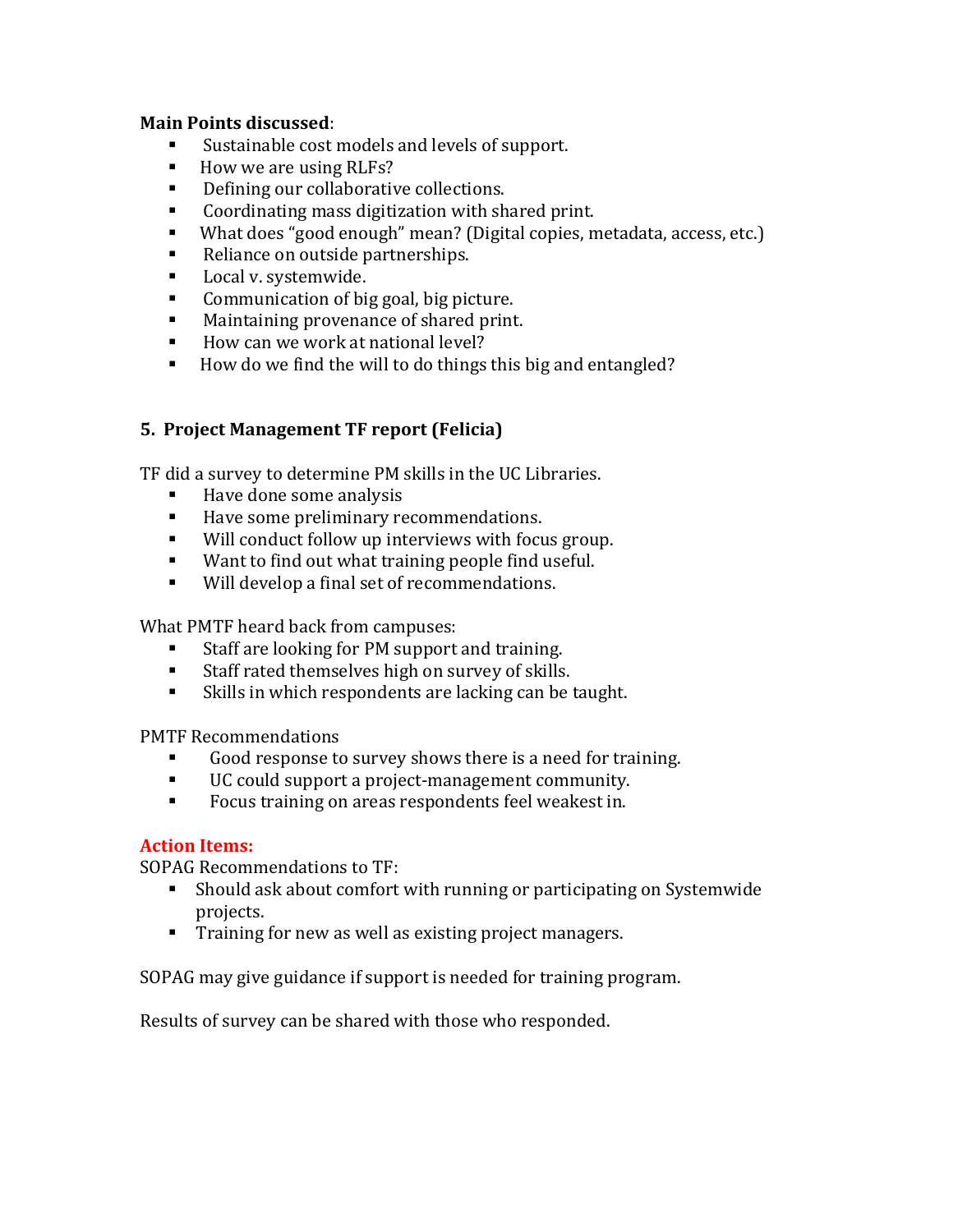### 6. **Shibboleth TF update (Julia)**

Not much new to report.

- Created a list of applications that require login and number impacted.
- Shared list with LTAG.<br>C LTAG came back
	- LTAG came back with a few things overlooked.
- Surveying undergraduates about their sign-on needs.
- Is there a plan for integrating library part into larger UC part of single sign on.
- Been working with In Common.

#### **Question:**

Of campuses with single-sign on, how many have integrated Shibboleth?

#### 7. **Strategic planning & prioritization of initiatives - Discussion w/ ULs**

ULs are drafting 2010-2013 priorities and will discuss with SOPAG.

#### 8. **ULs Advisory Structure Issues**

### a. **SCO Request to retain LAUC rep and CDC proposal (Kochi/Tanji)**

■ Seek decision from ULs Group at the joint meeting.

#### b. **SOPAG membership - plan for changes/renewals in membership (Tanji/Bisom)**

Important to have mix of new and old SOPAG members. Mix of expertise.

### 9. **ACG Charges (SOPAG liaisons) – review charges; discuss areas of intersecting activities**

- \* CDC (Julia)
- \* HOPS (Donald)
- \* HOTS (Luc)
- \* LTAG (Diane)
- \* RSC (Susan)
	- ACG/CIGs are getting charged by external task forces w/o SOPAG being aware.
	- ULs directly charging CDC w/o going through SOPAG.